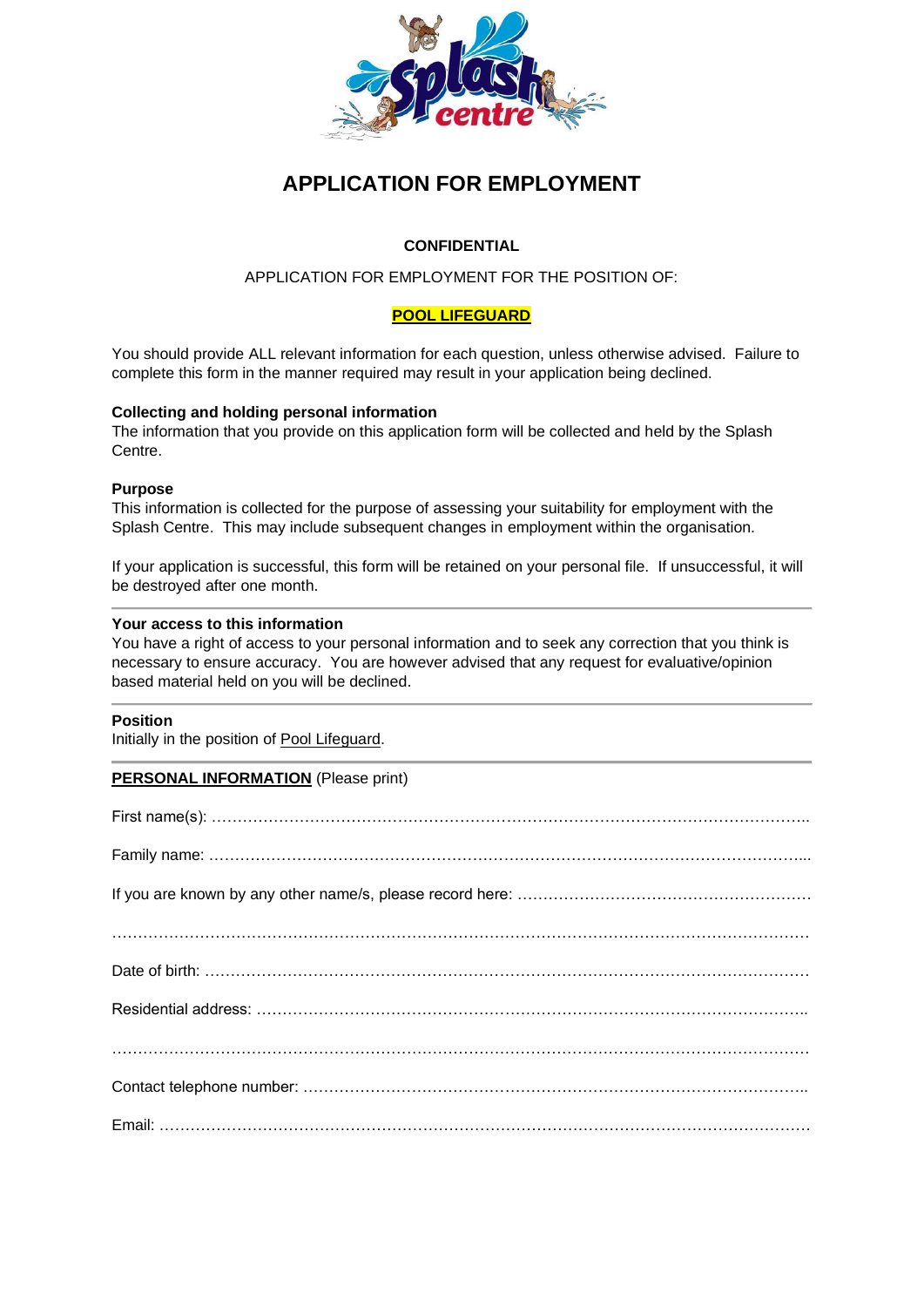#### **GENERAL**

| Are you a competent swimmer? (Able to swim non-stop) | YES / NO |
|------------------------------------------------------|----------|
|                                                      |          |

Do you have any swimming and/or lifesaving qualification/s and/or experience? (Although not

necessary as you are required to attend compulsory weekly staff training sessions) …………………….

………………………………………………………………………………………………………………………

*Please note: There is a required pre-requisite swim test that needs to be completed before you*  can be employed as a Pool Lifeguard. **If your application is successful, you must also pass a** *New Zealand and/or Australia Police Vetting Service check as your position means you will be associating with children.*

Do you have a current Comprehensive First Aid certificate or current equivalent skills and knowledge (such as PHEC, nursing certificate etc.) – *Minimum of: Unit standards 6402, 6401, 6400 OR 26551, 26552, 6400.*

YES / NO

Name of provider: e.g. NZ Red Cross etc. ……………………….……………………………………………

Date of issue: ....……………………………...............

Do you have or are you aware of any likely commitments which may prevent you from attending your place of employment during normal work hours or affect your availability for overtime or work-related travel (e.g. sports, hobbies, special interests, education, training)?

Do you intend to engage in other paid or voluntary work whilst employed in this position? YES / NO

| Are you a member of a territorial force unit or volunteer fire brigade? | YES / NO |
|-------------------------------------------------------------------------|----------|
|-------------------------------------------------------------------------|----------|

Have you at any time taken action against a current or former employer in NZ and/or Australia in order to resolve an employment dispute, including personal grievance action or other employment relationship problem?

|                                                                 | YES / NO |  |
|-----------------------------------------------------------------|----------|--|
| Do you have a current drivers licence?                          | YES / NO |  |
|                                                                 |          |  |
|                                                                 |          |  |
| Are you awaiting a hearing of any charges for driving offences? | YES / NO |  |

Have you ever been charged with or convicted of a criminal offence either in New Zealand and/or Australia? The Contract of the Contract of the Contract of the Contract of the Contract of the Contract of the Contract of the Contract of the Contract of the Contract of the Contract of the Contract of the Contract of the *Note: you are not required to disclose any charges or convictions that are eligible to be suppressed under the Criminal Records (Clean Slate) Act 2004*

If yes, further information relevant to potential employment may be sought at any subsequent interview.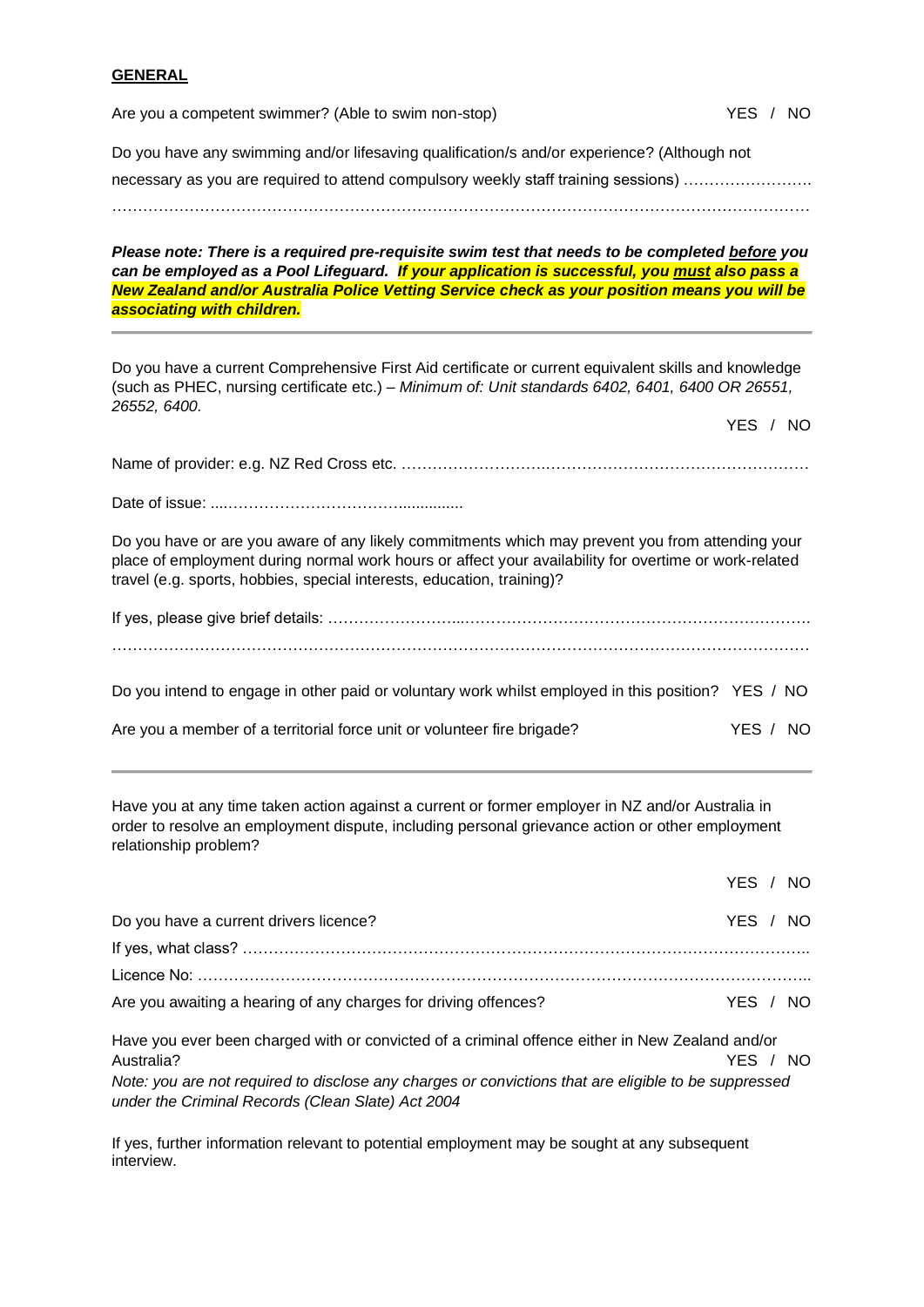Do you have the legal right to work in New Zealand, either entitlement to permanent residence or a valid work permit? (Evidence will be required if you are interviewed for the position). YES / NO

Do you have a spouse, partner, relative or household member working in this company or elsewhere in the industry? The YES All the industry?

If yes, please give brief details: …………………………………………………………………………………

### **EMPLOYMENT HISTORY**

| Please provide details of all previous employment in NZ and/or Australia |      |     |
|--------------------------------------------------------------------------|------|-----|
| and/or                                                                   |      |     |
| Have you previously been employed by this company or in this industry?   | YES. | NO. |

If yes, ensure details are recorded below. (Start with the most recent position)

# **REFEREES**

Please state the details of referees you authorise us to contact to discuss your suitability for employment. (Preferably two work related referees and one personal referee).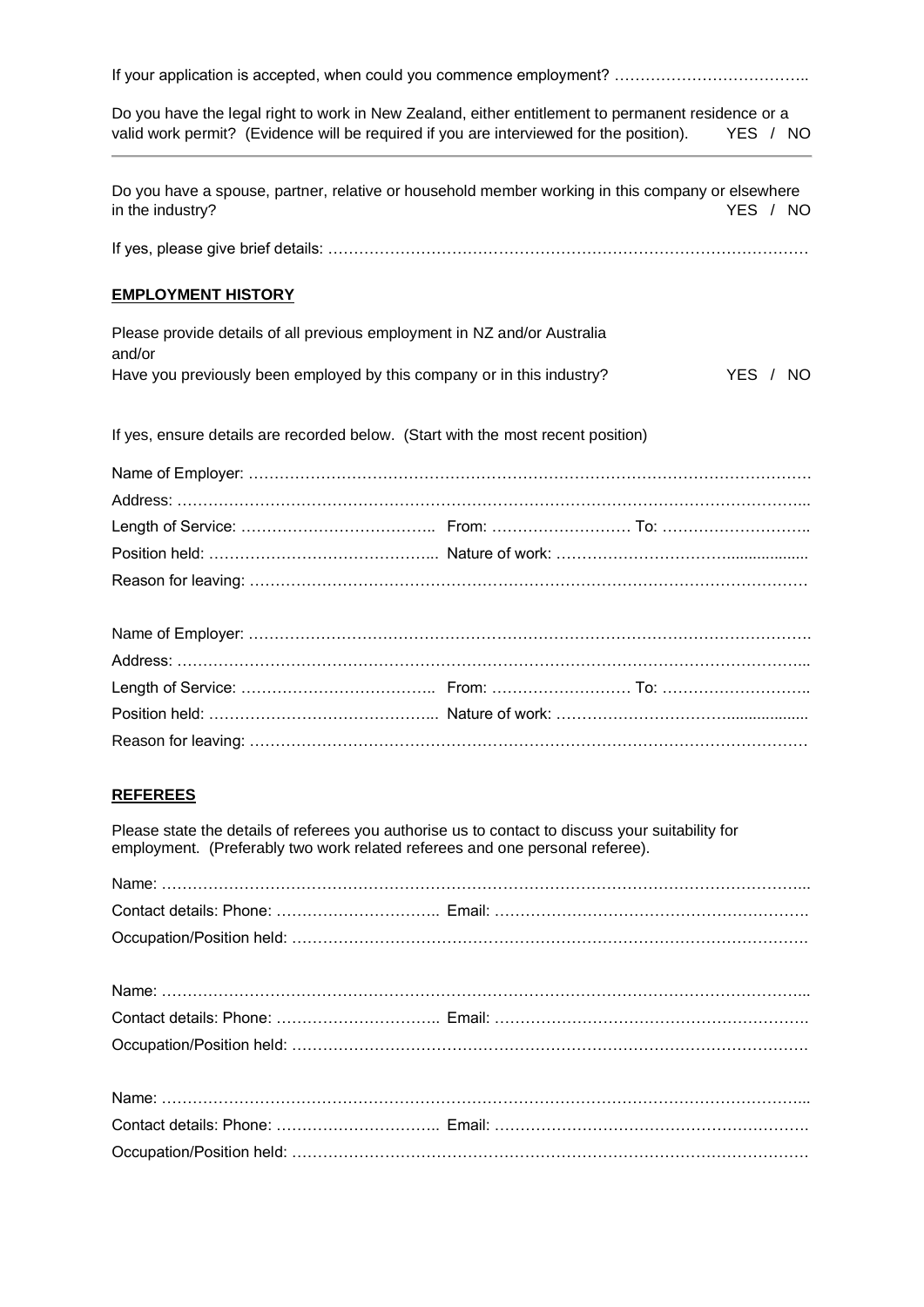# **EDUCATION AND QUALIFICATIONS** (Including University, Further Education etc).

Name of Education organisation (e.g. School/College / Training establishment) of highest qualification achieved: ………………………………………………………………………………………………………….. Number of years attended: ……………………………… Qualifications / Standard of Achievement: ……………………………………………………………………. List other qualifications or formal attainments you consider relevant including the issuing authority eg. Polytechnic, University or Private Training Establishment with the qualifications/standards of achievement and years of attendance:

1. …………………………………………………………………………………………………………… …………………………………………………………………………………………………………… 2. …………………………………………………………………………………………………………… ……………………………………………………………………………………………………………

### **HEALTH** (Complete all questions)

Have you ever had an injury or medical condition or gradual process injury, disease or infection that may be caused by, aggravated or further contributed to by the tasks of the job which are listed below? YES / NO Do you have any condition which may affect your ability to effectively carry out the functions and responsibilities of the position applied for? If yes, please specify: ………………………………………… ……………………………………………………………………………………………………………………… Tasks/responsibilities of position: ……………………………………………………………………………… ……………………………………………………………………………………………………………………… Are you allergic to, or have sensitivity to, any substances or chemicals? YES / NO Have you ever suffered any back injury or back strain? The VES / NO Are you taking any drugs or medicine? The state of the state of the state of the SNC XII and the SNC XII and the SNC XII and the SNC XII and the SNC XII and the SNC XII and the SNC XII and the SNC XII and the SNC XII and t If yes, please specify: …………………………………………………………………………………………….

If your application is successful, do you agree to undergo blood and/or urine testing?

#### YES / NO

Note: The test results must meet the company's requirements (separate information sheet available) that you are not likely to be influenced by drugs or alcohol while at work and do not suffer any medical conditions which would be adversely affected by the work or workplace, before any offer of employment is confirmed.

The position applied for requires that personal protection equipment (PPE) be used/worn while carrying out tasks associated with this position.

| Are you aware of any reason why you may not be able to use/wear the equipment?                                                                                                                                        | YES / NO |  |
|-----------------------------------------------------------------------------------------------------------------------------------------------------------------------------------------------------------------------|----------|--|
|                                                                                                                                                                                                                       |          |  |
| In accordance with company policy and/or at the direction of the company or authorised person do<br>you agree to use/wear protective equipment?                                                                       | YES / NO |  |
| If you are offered this position, you may be requested to undertake a base-line medical examination to<br>assess your health in relation to the tasks you may be undertaking during the course of your<br>employment. |          |  |

Do you agree to the medical examination and the company holding this information? YES / NO